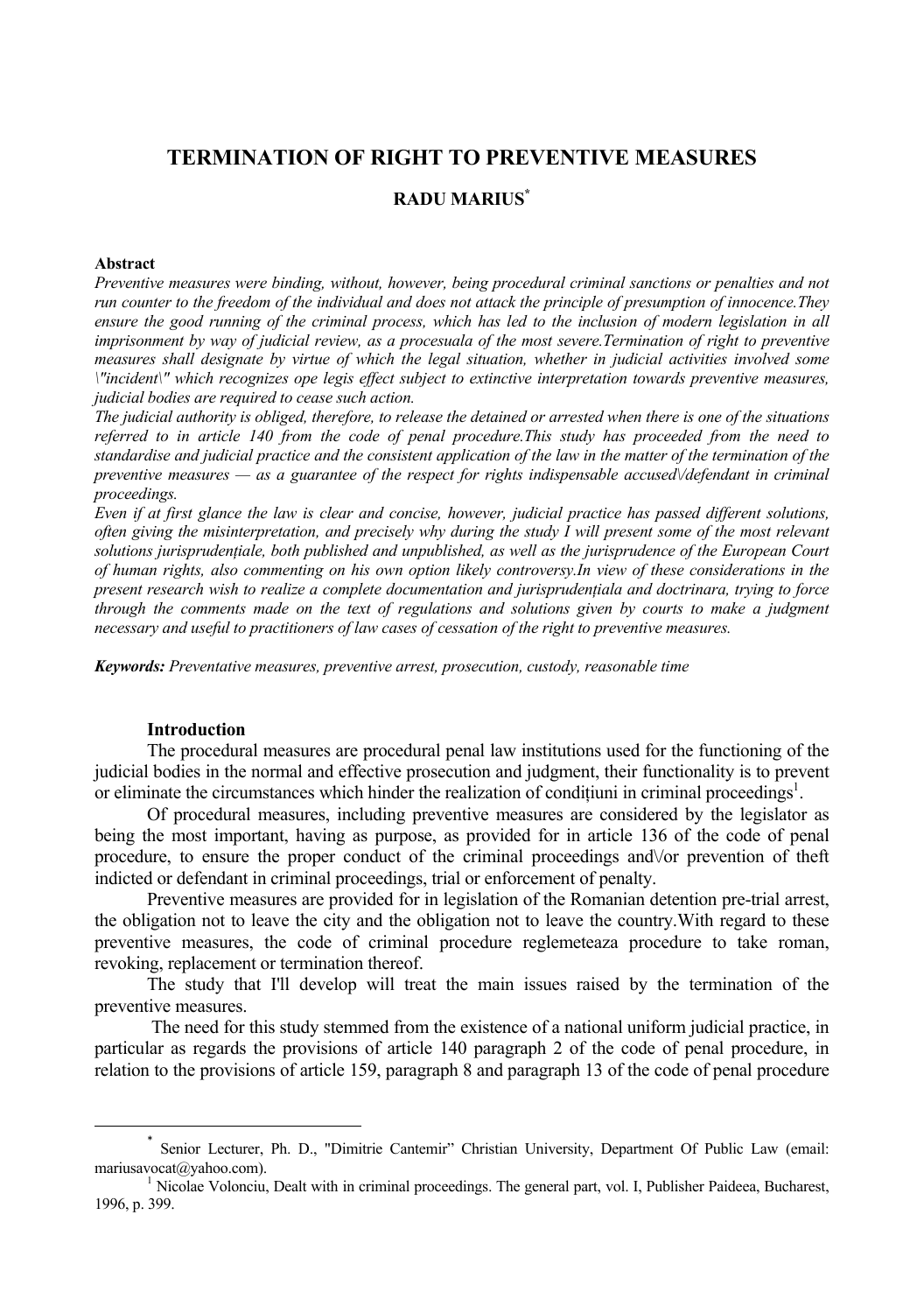and decision no. 25\/2008 the High Court of Cassation and Justice United Stations, rendered in an appeal in the interest of the law.

The issue was subject to analysis of the subject and other doctrinal terms, are both as a subheading in the various treaties or specialized courses of the great teachers of the criminal procedural law (Ion Neagu, Nicolae Volonciu, etc.), as well as study alone or as part of the studies published (either by theorists or practitioners) in specialised magazines relating to preventive measures.

Having regard to the numerous and erroneous solutions given in the judicial practice in cases of termination of the pre-trial detention measure, perhaps in a not very distant future, we will have a practice of the European Court of human rights which will see different criminal violation of a fundamental human right, namely the right to liberty, and which likely will condemn the Romanian State to pay damages.

The conclusions at which I got from întocmiri this study were based on both the solutions given by our courts, on the various opinions of scholars and its own analysis of the texts, regulations and cases related to the case with whom I had contact in the practice.

Perhaps, in so far as that will prove correct findings of this study will form a useful support in developing the future Code of criminal procedure.

Prevention measures are procedural penal institutions of law with binding to bind the accused or convicted person is prevented from carrying out certain activities that would adversely affect the attention upon the criminal process or on the aim of this<sup>2</sup>.

In view of the fact that by taking measures of prevention, notwithstanding the fundamental right of inviolability of the person, the legislator has established reasonable procedural guarantees, which require strict laws that allow making the replacement, revocation or termination of these measures of procedural law<sup>3</sup>.

Termination of right of preventive measures is a legal institution through which in the cases and under the conditions provided for by law judicial (Court or Prosecutor) have, by an order of the Ordinance, immediately putting freedom of the detained or arrested, or termination of the culprit for the accused or the obligation not to leave the place or country, and of all other obligations laid down by the judicial authority when he ordered the taking of such measures.

While revoking measures preventing is a procedural opportunity act which one judges judicial law, cessation of measures for prevention is a legal obstacle against maintaining them<sup>4</sup>.

According to article140 of the code of penal procedure, preventive measures shall:

a. law upon expiry of the deadlines laid down by law or established by judicial bodies or at the expiry of the stipulated in article  $160<sup>b</sup>$  paragraph 1 of the code of penal procedure, if the Court has not made the verification of the legality of pre-trial and continuing in that period.

By decision No. VII $\vee$ 2006, the High Court of Cassation and Justice – United Stations was considered an appeal in the interest of the law declared by the General Prosecutor of the Prosecutor attached to the High Court of Cassation and justice, on the application of the provisions of article 140 paragraf 1 of the code of penal procedure and decided that: "neverificarea by the Court during the trial, and the continuing legality of pre-trial detention of the accused staff before the meeting period of 60 days referred to in art. 160<sup>b</sup> paragraf 1 of the code of penal procedure, of the accused minor aged between 14 and 16 years old inaite the expiry of 30 days referred to in art. 160 $<sup>h</sup>$ , paragraf 2 of</sup> the code of penal procedure, and of the accused minor more than 16 years before the expiry of the

 $\overline{\phantom{a}}$  Grigore Theodoru, Procedural law criminal. Special part, vol. II, Alexandru Ioan Cuza University, Iaşi, Faculty of law, 1974, p. 194.

<sup>&</sup>lt;sup>3</sup> Ion Neagu, Handled by the criminal proceedings. The general part, Publisher Legal Universe, Bucharest, 2008, p. 536. 4

<sup>&</sup>lt;sup>4</sup> Ion Neagu Handled by the criminal proceedings. The general part, Publisher Legal Universe, Bucharest, 2008, p. 536.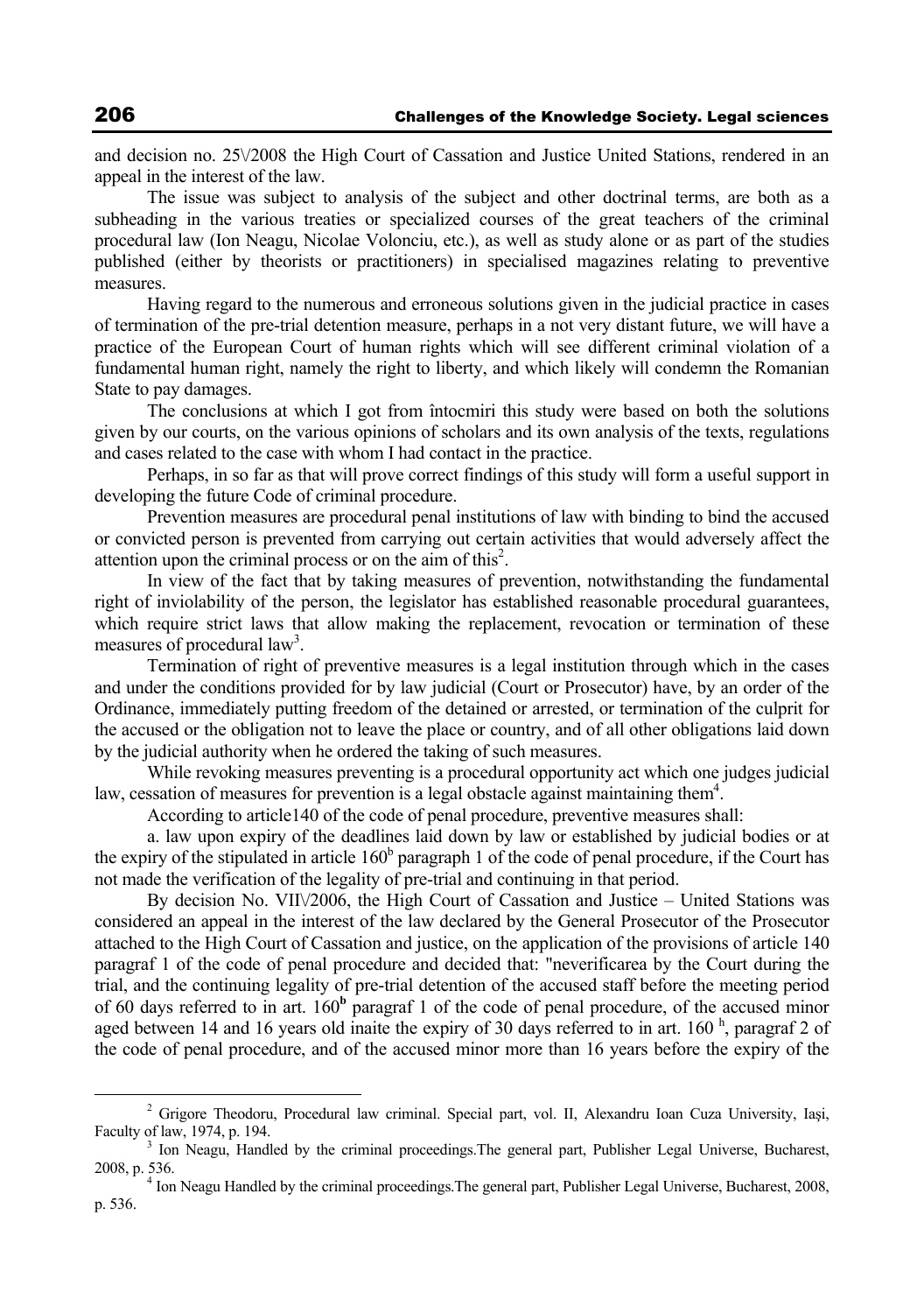period of 40 days provided for in, art. 160 $<sup>h</sup>$ , paragraf 3 of the code of penal procedure, cessation of</sup> the pre-trial detention measure taken to inculptati and putting them immediately in freedom \".5

Circumstance that in the judgment the measure of pre-trial detention ceased law cannot constitute a legal basis for a new arrest in the same question, where no cause during the settlement appeared new elements which would justify this measure<sup>6</sup>.

In respect of time limits for 60 days, 30 days or 40 days, they, on the restriction of rights of the person, rights conferred outside criminal proceedings may not be substantial than some that will be calculated in accordance with article 188 of the code of penal procedure, time and date of the beginning and ending with its duration.

Imperative nature of the term result of legal text content \"check periodically, but the Court not later than 60 days ...\"; What is missing is the sanction non-compliance with current rules limit that must be terminated as the measure of arrest, other procedural penalties and forfeiture – nullity – mandatory time limits applicable in the case of having no effect in this case<sup>7</sup>.

In practice, the Court has ordered the arrest of the accused for a period of 3 days, providing for both the end and the term of arrest, the measure begins on 18 February 2004 and expired on 21 February 2004<sup>8</sup>.

We consider the solution given by the Court as one flawed, having regard to the provisions of article 188 of the code of penal procedure, which provide that the calculation of time limits on preventive measures, the hour or the day that begins and ends at that time in its duration.

Thus, taking into account the text of the regulations mentioned above, we find that in this matter the measure of pre-trial detention ceased as on 20 February 2004.

In accordance with article  $3001$  combined with article  $160<sup>b</sup>$  of the code of penal procedure, where the accused is detained, the Court second seised is obliged to periodically, but not less than 60 days, the legality and appropriateness of pre-trial detention; to collate with these laws, article 140 paragraph 1 of the code of penal procedure, which stipulates that preventive measure shall cease as from the expiry of 60 days if the Court has not made the verification of lawfulness and continuing in this period, the figure in the trial so far as pre-trial detention is limited to a period of 60 days, calculated from the date of conclusion of the Court of the measure; It is theoretically possible that within 60 days of the Court to verify the appropriateness of the measure several times.

Speaking about procedural sanction in case of exceeding the deadline of 60 days in the older doctrine explained that in any event the omission will not have the consequence of termination of the measure of pre-trial detention, the penalty in this case is relative nullity according to article 197 paragraf 1 and paragraph 4 of the code of penal procedure<sup>9</sup>.

In another opinion if it considers that the limit is exceeded the term of 60 days of detention occurs termination of verification as a preventive measure with regard to the constitutional and imperative provisions of the code of criminal procedure resulting from the topical nature of this legislation $10$ .

In judicial practice has raised the question of whether the measure is terminated or not arrest law where the Court of appeal or the appeal does not verify the legality and appropriateness of pre-

 $\frac{1}{5}$  $<sup>5</sup>$  Official Gazette nr. 475 from 01.06.2006.</sup>

<sup>6</sup> The Bucharest Court of appeal, Criminal Division II, criminal decision No. 12\/2005 in Dan Lupascu, Antoneta Nedelcu, Ionut Matei, Collection of practice in criminal matters through Court -2005, Publishing House universe binding, Bucharest,  $2006$ , p.77.

Julius Caesar Dumitrescu, Arrest the accused at the stage of proceedings, in the RDP. 2 $\sqrt{2006}$ , p. 91.

<sup>&</sup>lt;sup>8</sup> The Superior Council of Magistracy, the 2004-2005 National Jurisprudence, ed. Brilliance, Piatra Neamț, 2006, p. 704.<br><sup>9</sup> Mircea I Cretu, The preventive arrest. Recent legislation in the RDP. 3 $\sqrt{2004}$ , p. 129.

<sup>&</sup>lt;sup>10</sup> Leontin Coras, Foetus, the preventive arrest. Termination of the measure of pre-trial detention of the accused, the No. 6\/2005, p. 181.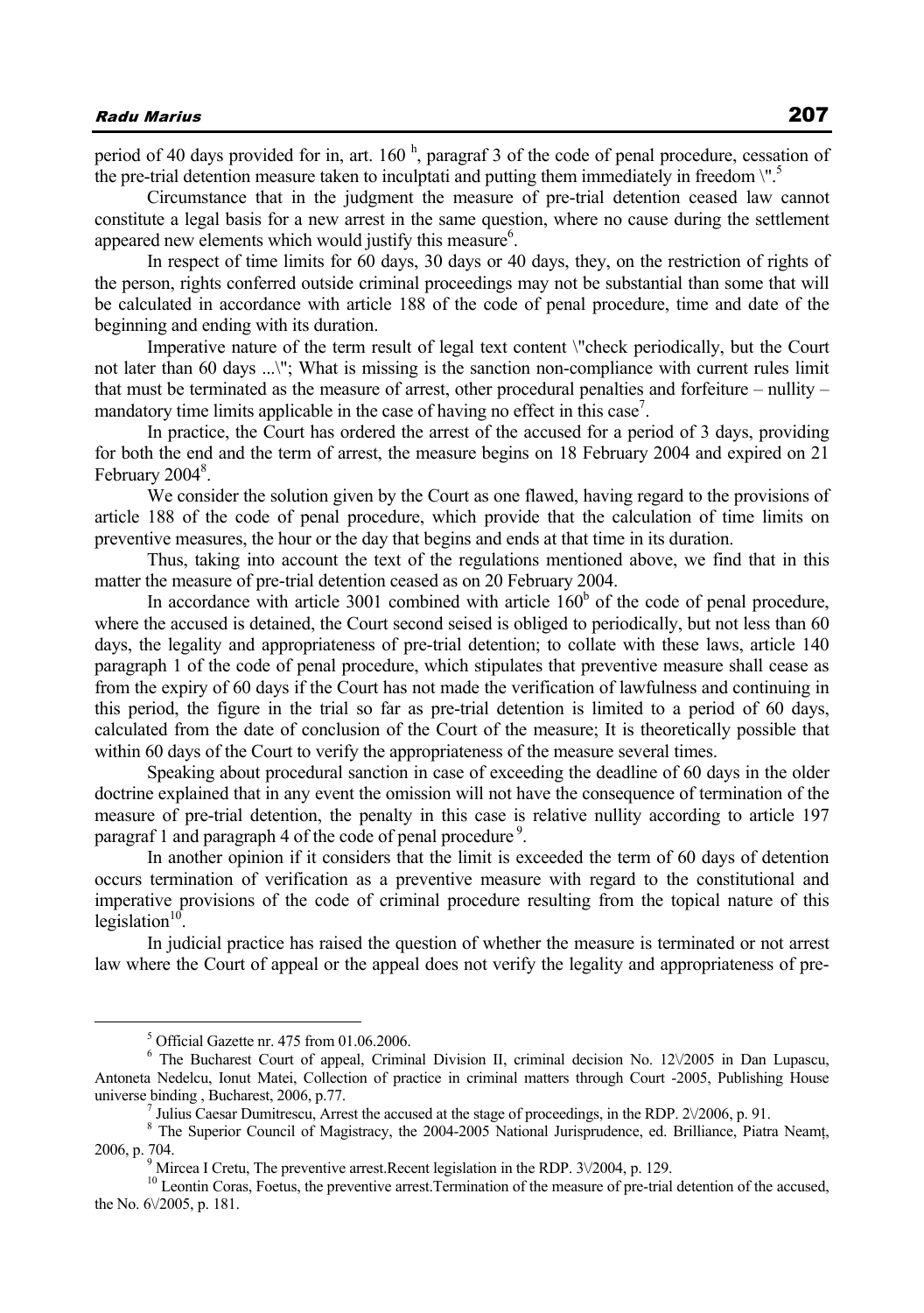trial detention within 60 days from the date on which the Superior Court pronounced a judgment of conviction, by maintaining the State of arrest.

Some courts have considered, wrongly, that the economy of the texts of regulations (article 23 of the Constitution and article  $160<sup>b</sup>$  of the code of penal procedure).

It follows that overcoming the cessation of the measure of pre-trial detention, whereas this case not provided for in article 140 and article 350 of the code of penal procedure; violation of this obligation may result not only disciplinary judge guilty of exceeding the deadline of 60 days<sup>11</sup>. overcoming time; in the case of 60 days are incidental provisions article 185 paragraf 3 and not those of art. 185 paragraph 2 thereof, which is why the sanction of invalidity relating to article 197 paragraf 1 and 4 the convicted may be an injury caused by overdue check; injury might be interfering, before verification of grounds which would have caused the revocation of the measure<sup>12</sup>.

Maintenance of pre-trial detention, failing to indicate a term which shall not be more than 60 days are available only up to the next term of court, to arrest verification failure next trial would lead to termination of the preventive measure for the deadline of the judicial body (article 140, paragraf 1 (a) of the code of penal procedure).<sup>13</sup>

Another preventative measure which may terminate by expiry of the period laid down by law or by the judiciary is retention.

The arrest can be taken as both Prosecutor and criminal investigation body or clues are reasonable for committing an offence by the accused or defendant.

The measure of detention may last for more than 24 hours, but the judicial organ and may be less than the measure of detention.

Where the judicial authority does not consider that it is necessary to take the measure of pretrial detention, as well as in cases where the Court referred to the proposal of preventive arrest until the Fund does not decide upon the expiration of the duration of detention, then this measure, once safely on time shall cease.

Following the arrest, Prosecutor incetariii is obliged to immediately provide entry into the freedom of the detained, a conduct contrary to the provisions of articles involving the incidence of article 266 of the code of penal procedure, which funds the crime of illegal arrest and abuse research<sup>14</sup>

Very short term, for which you may order forfeiture, can create, in some cases, the Prosecutor does not have the disadvantage that the material time to draft and submit a proposal for the preventive arrest of Prosecutor in a timeframe that will ensure the possibility of solving the proposed arrest warrant within 24 hours of arrest, what is the consequence of the release of the detained<sup>15</sup>.

It is therefore necessary to formulate a rethink of the duration of the measure of detention for the purpose of increasing its length is 48 hours or 72 hours, and this is justified by practical aspects, where due to the short interval of time of detention, very often the accused or convicted person who has ceased to be capable of holding up to rule on the merits of the opportunity to take the measure of pre-trial detention, departing from the courtroom and evade prosecution and judgment although it is arrested in missing.

Crossing borders and the measures to leave the village, crossing not to leave the country-law ceases during prosecution through to arrive at a period where they are extended under the conditions

<sup>&</sup>lt;sup>11</sup> Brasov, Court of appeal, the conclusion of 12.01.2004, file No. 155 $\langle$ ap $\langle$ 2004 in Brasov court of appeal, Judicial practice gathering in criminal matters, 2003-2004. Criminal law.The criminal procedural law, Publisher Merona, Bucharest, 2005.<br><sup>12</sup> Ioan Cristian Uţa, Checks on the arrest of the accused during the judgment against arbitrary-warranty

maintenance of preventive measure, the No.  $2\sqrt{2006}$ , p. 219. 13Ioan Cristian Uta, Checks on the arrest of the accused during the judgment against arbitrary-warranty

maintenance of preventive measure, the No. 2 $\vee$ 2006, p. 221.<br><sup>14</sup> Grigore Theodoru, Criminal procedural law. Treatise, Publisher. Hamangiu, Bucharest 2007, p. 491<sup>5</sup> L.N. Pirvu, arresting during criminal prosecution aga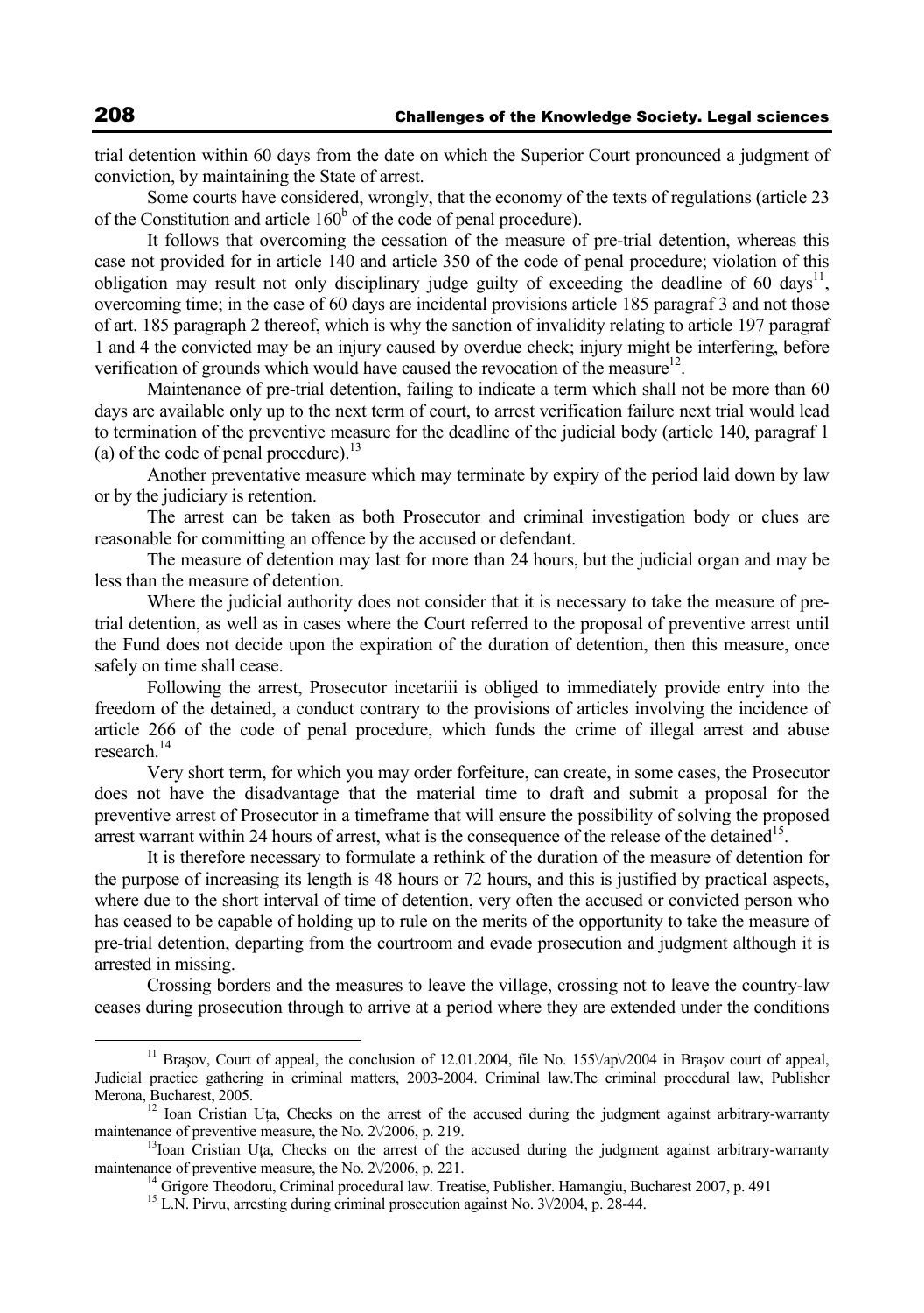laid down by law or by reaching the maximum period laid down by law to an accused or defendant may be forced to leave the city or country.

According to the law, the maximum duration of these procedural measures during criminal prosecution is one year, except where the penalty prescribed by law for the offence is imprisonment for life, or detentiunea for 10 years or more, in which case the maximum duration of the preventive measure is 2 years.

Whereas the rules of criminal procedure do not provide for the duration and the need to verify the legality of the measure and the determination not to leave the crossing place of the Court, concluded that emerges is that the measure of the time of judgment shall be for an indefinite period and lasts until delivery of the solution in the process; in support of this opinion, the provisions of articles we invoke article 350 of the code of penal procedure, which paragraph 1 stipulates that in its decision the Court must first rule on taking preventive measures or revocation on the grounds the solution, this obligation is valid also for the Court of appeal in accordance with article 383 paragraf 1 of the code of penal procedure<sup>16</sup>.

In the event that the Court has not acted on the decision expressly on the maintenance or revocation action, crossing borders to leave the village, in the doctrine it was considered that this measure cease as with the pronouncement, it is accepted that the preventive measure, which in essence is repressive of indefinite duration, would haveeven beyond the date on which the procedure acts cycle ends; so far, crossing not to leave the place, when it is not replaced during revocata or judging the case, has processual cycle, and if the Court fails to pronounce the judgment adopted on this measure cease $17$ .

b. in the event of withdrawal of prosecutions, the termination of criminal prosecution or the termination of the criminal proceedings or acquittal;

The interpretation of the text of the law (art. 140, para. C.proc.pen.) at the stage of criminal proceedings, in the event of removal under criminal investigation or prosecution, the Prosecutor ex officio or following the information of the criminal investigation body, has an obligation to ensure the cessation of the preventive measure, for sending immediately the freedom, detained or arrested for possession of premisesa copy of the Ordinance, or an extract<sup>18</sup>.

When the case of termination of criminal prosecution or removal under criminal prosecution of a defendant charged or arrested, the Prosecutor must decide on the termination of criminal prosecution or prosecution under the release on the same day in which he received a proposal for termination or removal from the criminal investigation body, whether the Prosecutor has ordered the cessation or removal under criminal investigationthe measure of pre-trial detention of the accused ceases, or the accused being placed immediately in freedom.

In the Ordinance of the Prosecutor shall make mention of the establishment and termination of the pre-trial detention measure, where the cessation or prosecution under criminal prosecution of a defendant charged or arrested.

Note, however, that, according to article 246 of the code of penal procedure, paragraph 2, as regards the procedure for notification about termination of criminal prosecution, provided that where the accused or the suspect is arrested, the Court shall notify by pre-emptively address the administration of the detention, to put it immediately blamed on the freedom or the culprit; therefore,

<sup>&</sup>lt;sup>16</sup> Costel Niculeanu, Opinion on the termination of the measure, crossing not to leave the place, if the Court fails to rule on the appeal in accordance with art. 350 para. 1 of the code of criminal procedure, law No. 6 $\sqrt{2009}$ , p. 212.<br><sup>17</sup> Costel Niculeanu, Opinion on the termination of the measure, crossing not to leave the p

fails to rule on the appeal in accordance with art. 350 para. 1 of the code of criminal procedure, law No.  $6\sqrt{2009}$ , p. 212.<br><sup>18</sup> Anca-Lelia Lorincz, termination of right of preventive measures in the case of judgment

the need to adjust the provisions in this area, following the amendments introduced through law No. 202 $\sqrt{2010}$  in Law no.9\/2011, p, 213.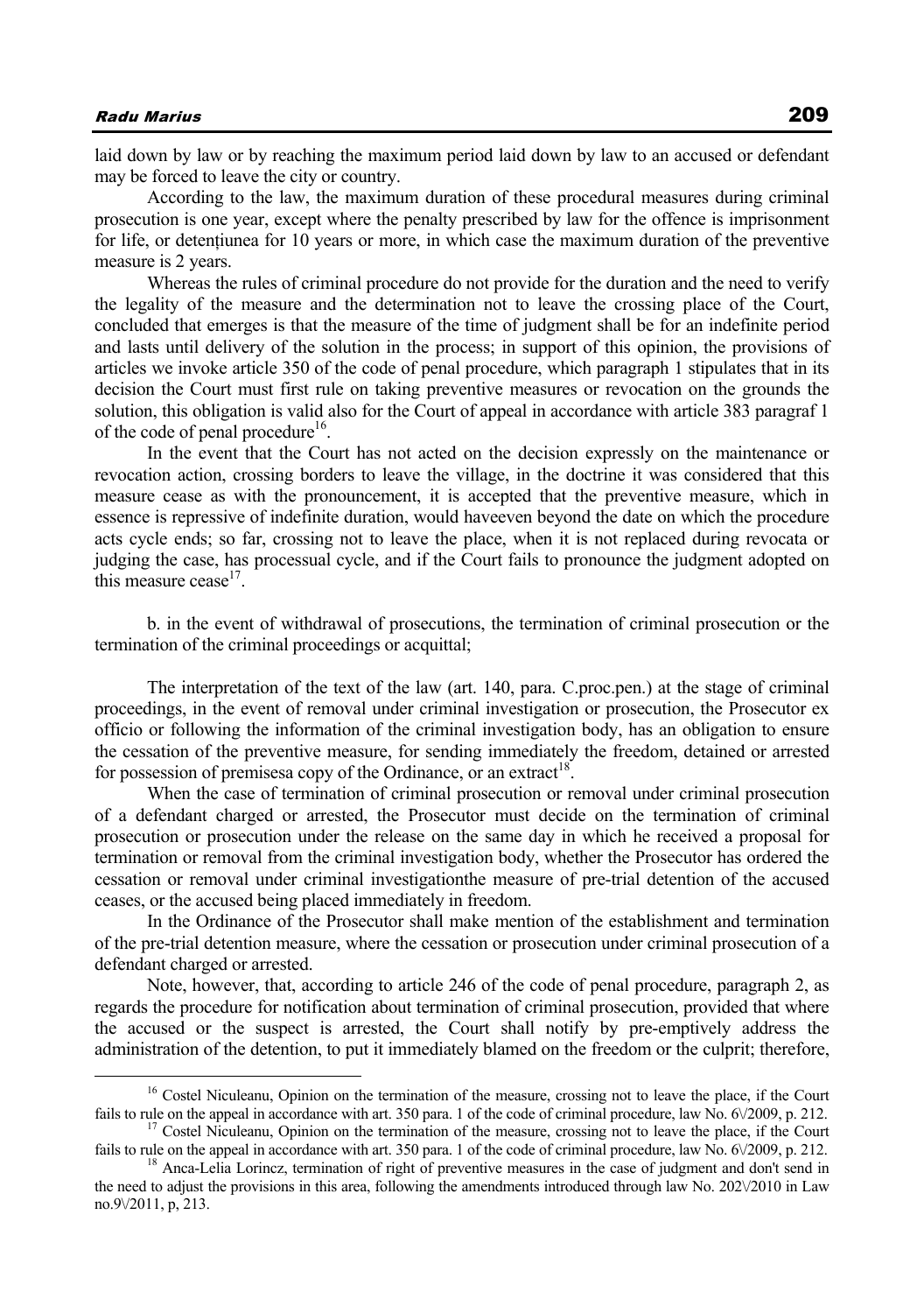should be amended and 246 paragraf 2 of the code of penal procedure, in the sense that, in the event of termination of criminal prosecution or removal under criminal detention place administration finance for implementation immediately accused or indicted person freedom of the detained or arrested to be made by the Prosecutor by providing a copy of the Ordinance in which it was found the cessation of the preventive measure<sup>19</sup>.

c. when, prior to the pronouncement of a judgment of conviction in first instance, the duration of the arrest reached half the maximum penalty prescribed by law for the offence which is the

subject of accusations without being able to overcome, in the course of criminal proceedings within a reasonable period, and no more than 180 days.

According to article 139 of the code of penal procedure, total length of pre-trial detention during criminal prosecution may not exceed a reasonable period, and no more than 180 days.

Having regard to the provisions of article 140 paragraph 2 of the code of penal procedure, we appreciate that the termination of the pre-trial detention may take place and if its duration exceeds a reasonable time without touching but 180 days, being neither distinction between the two categories of maximum time limits $^{20}$ .

In regards to it within a reasonable time cannot be determined in abstracto but has to be examined on a case-by-case basis depending on the specific features of it.

The time at which it starts to calculate the duration reasonable (dies a quo) is that which the person accused is detained or arrested $^{21}$ .

In judicial practice has raised the question of whether or not arresting stops right in the event that the appeal against the closure of the extension of the measure of pre-trial detention in the course of prosecution are judges after expiry of the period of pre-trial detention ordered earlier conclusion.

Some courts have held that in this situation the preventive arrest never ceases.

The motivation was that in article 140 of the code of penal procedure, look what causes termination of law among them being mentioned and nejudecarii appeal within the 30-day extension of the State of detention ordered by the conclusion of recurata; If the legislator had wanted to understand the imperative nature of provisions oblige the Court of appeal to hear the appeal within a period of extension of the State of detention ordered earlier by subject to judicial review, the ought to correlate this provision with the provisions of article 140 of the code of penal procedure, the only text on this matter are limiting cases and specifically look for termination of right of preventive measures; These entries have been made per a contrario that result in the legislature did not understand to consider case of termination of the pre-trial detention measure non-recourse înlăuntrul term extension of the measure ordered by the conclusion contested<sup>22</sup>.

By decision No. 25\/2008, the High Court of Cassation and Justice-offices-United admitted the appeal in the interest of the law, declared by the General Prosecutor of the Prosecutor attached to the High Court of Cassation and justice, on the interpretation and application of article 159, paragraph 8 of the code of penal procedure, is second sentence concerning the resolution of the appeal brought against the conclusion by which it was decided to extend the pre-trial detention ordered in the course of criminal proceedings and decided that: \"the provisions of article 159, paragraph 8 of the code of penal procedure, second sentence, shall be construed that: (1) the words

<sup>&</sup>lt;sup>19</sup> Anca-Lelia Lorincz, termination of right of preventive measures in the case of judgment and don't send in the need to adjust the provisions in this area, following the amendments introduced through law No. 202 $\sqrt{2010}$  in Law no.9 $\sqrt{2011}$ , p, 213. <sup>20</sup> Julius Caesar Dumitrescu, Considerations relating to the duration of the measure of pre-trial detention, the

No. 3 $\frac{1}{21}$  Mikhail Udroiu, Within a reasonable time of pre-trial detention, Law No 3 $\frac{1}{22}$ , p. 142.<br><sup>22</sup> Conclusion No. 168 $\sqrt{R}$  in 04.05.2011 pronounced the Court Bucharest, section II of the Penal Code in the

file. 32046\/3\/2011 (with the dissenting opinion of Judge Radu and Ioana Cleopatra), unpublished.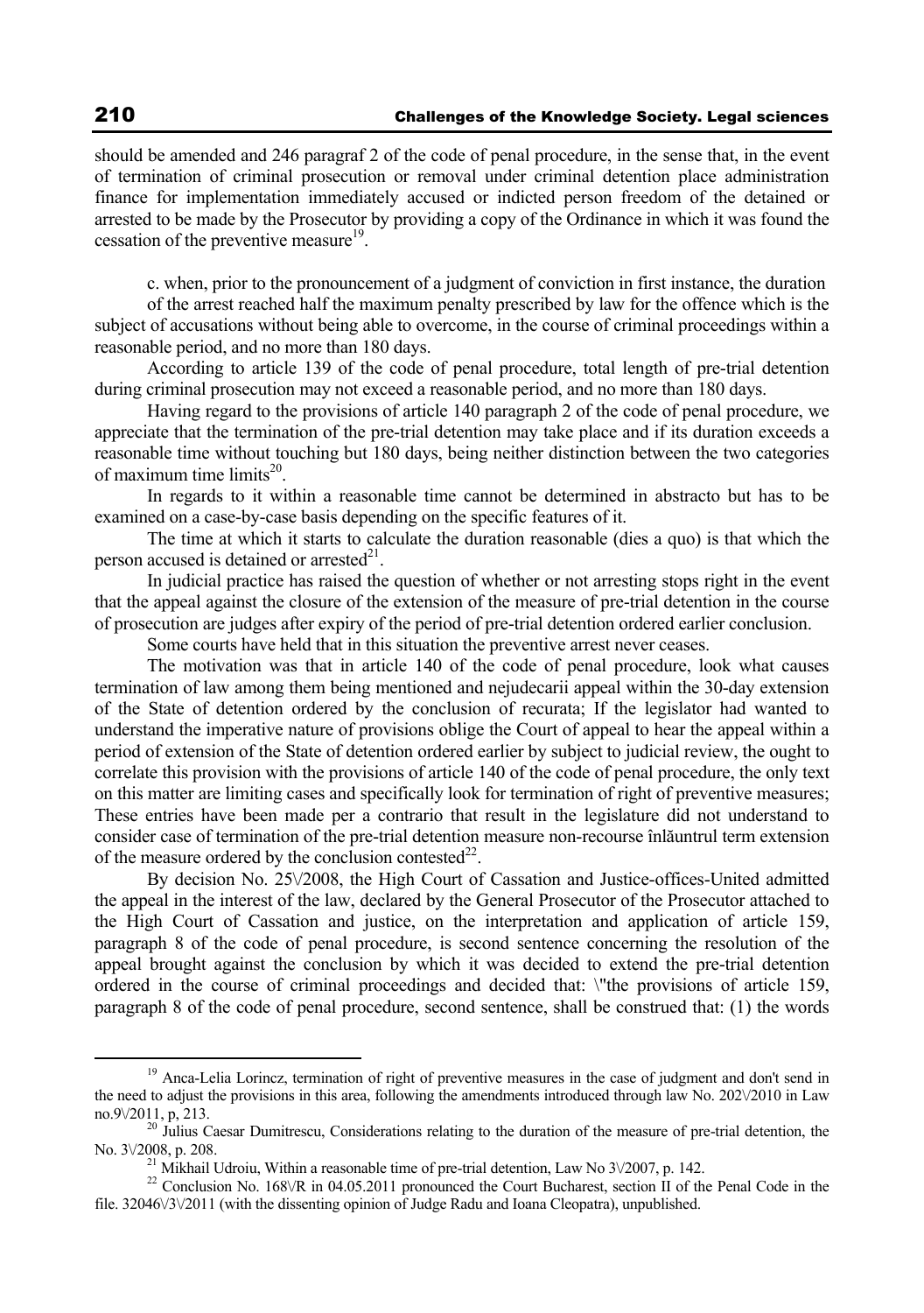used by the legislator \"before the expiry of the duration of pre-trial detention ordered earlier conclusion attacked\" is binding, and no recommendation;

2. appeal against the closure which has ordered the admission or rejection of the proposal to extend the measure of pre-trial detention always will be solved before the expiry of the period of pretrial detention ordered earlier conclusion.  $\mathbb{R}^{23}$ 

According to article 5 paragraph 1 of the code of penal procedure, indicate absolution date problems as judged is compulsory for instances of the date of publication of the decision (in the interest of law) in the Official Gazette of Romania, part I.

However there were judges who have come to the conclusion that the measure of pre-trial detention shall cease as the situation.

It was reasoned that although appeals against the conclusion of the meeting declared that it was willing to extend the duration of pre-trial detention have no suspensive nature of enforcement, the solution being substantive court enforceable until the pronouncement of the Court for judicial review, this time of the superior court that was established to be the imperative before the expiry of the duration of pre-trial detention ordered earlier conclusion was taken as against the appeal, concluding that it was willing acceptance of the proposal to extend the measure of pre-trial detention was settled after expiry of the period of pre-trial detention ordered earlier conclusion that the measure was taken, was ordered to arrest the suspect stopped as recurring and should be immediately freely if not detained or arrested in another question $^{24}$ .

d. in other cases specifically provided for by law according to article 350 of the code of penal procedure, the judge has immediately putting freedom of the accused arrested pre-emptively when pronouncing: a. an imprisonment not more than the duration of pre-trial detention, and b. a punishment with imprisonment with conditional suspension of the execution of the times with a stay of execution under supervision or enforcement to work fine educational measures according to paragraf 6 of the same article the Court convicted the accused and the State of ownership is liberat soon during arrest and detention are equal to the length of the sentence handed down, although the decision is not final.

The difference between the cases of article 140 of the code of penal procedure and article 350 of the code of penal procedure, that is, to produce legal effects, for the situations provided for in article 140 of the code of penal procedure, no need for an express provision of the Court to ascertain that preventive measure in cases of ceased, however, provided for in article 350 of the code of penal procedure, device resolution to obligatorily contain this provision<sup>25</sup>.

I might add here and the case against the punishment, which applies in full pardon; this case results from all regulations relating to pardons, as a logical consequence of its application<sup>26</sup>.

Another case of termination of the pre-trial detention measure represents a situation where, in the course of criminal prosecution or trial, following the administration of evidence takes place a change of the legal classification of the offence, and the new criminal law provides for offence or pedepasa alternative punishment of prison or fine penalty fine.

Taking into account the provisions of article 136 para 6 of the code of penal procedure, that the measure of pre-trial detention may not be ordered in the case of offences for which the law provides for alternative penalty fine, we consider that in this case the competent judicial body has the

 <sup>23</sup> Official Gazette nr. 372 fron03.06.2009.

<sup>&</sup>lt;sup>24</sup> Ioana Radu Cleopatra, No dissenting opinion at the end.  $148\sqrt{R}$  of the Bucharest Court pronounced 20.04.2011 section II of the Penal Code in the file. 9712.4.2011, unpublished.

<sup>&</sup>lt;sup>25</sup> Gigel Potrivitu, Alexandra Sibinovici, Discussions regarding some situations for termination of the preventive measures, Law nr. 6 $\sqrt{2009}$ , p. 217.. 26 Ion Neagu Handled by the criminal proceedings. The general part, Publisher Legal Universe, Bucharest,

<sup>2008,</sup> p.220.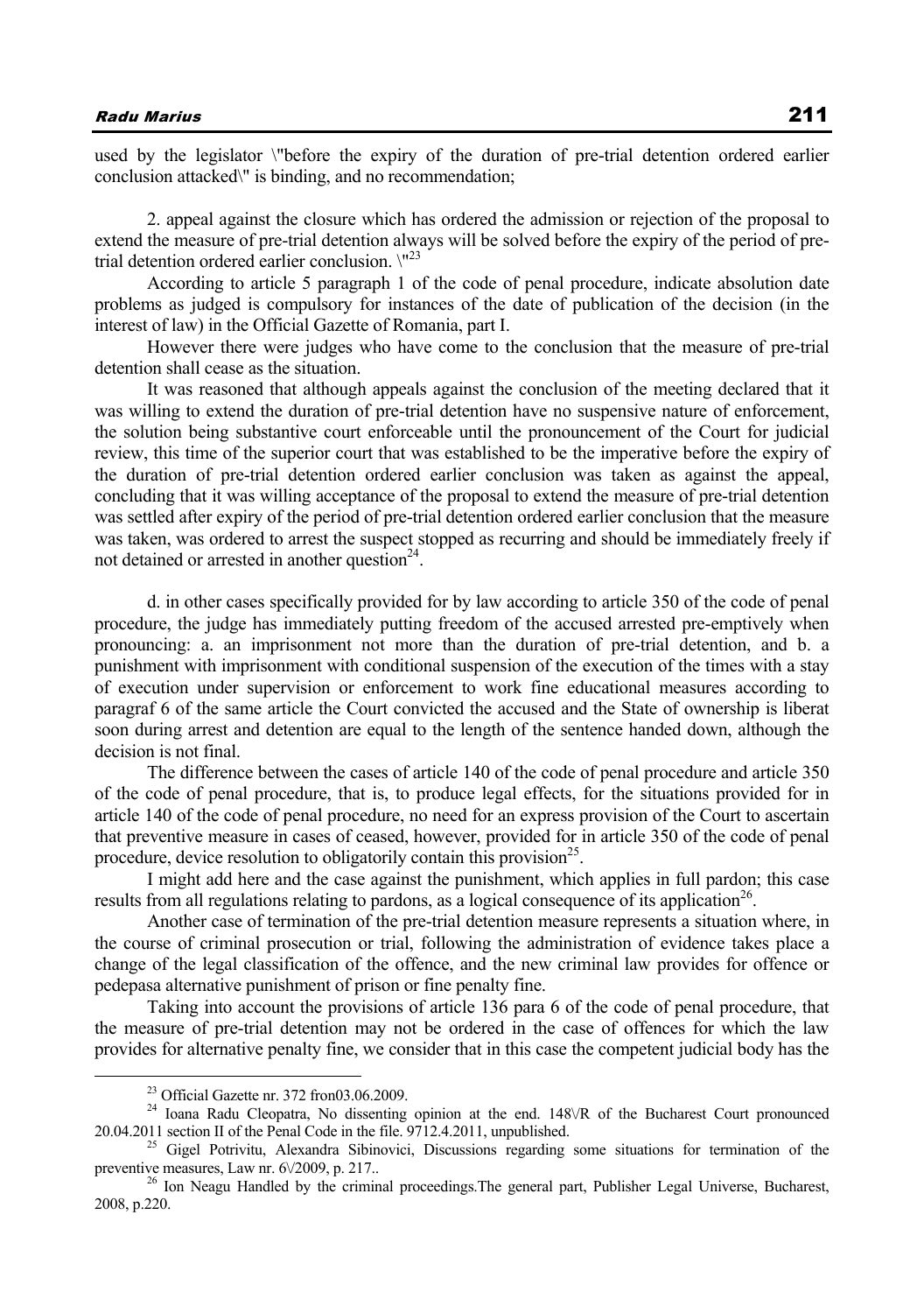obligation to ensure the cessation of the measure of pre-trial detention and to send a copy of the Ordinance on the device or by the administration of the place of detention for the purposes of the immediately preceding the preventive arrest.

Against the conclusion that the judge shall, during the cessation of criminal prosecution as a preventive measure, the Prosecutor and the accused or the defendant may appeal to the High Court within 24 hours after its pronouncement, for those present, and from the lack of communication, for those.

Conclusion that, in the course of the prosecution, the judge rejected the request for termination of the measure of pre-trial detention is not subject to any appeal.

In this case the High Court of Justice Casatie and decided to file an appeal in the interest of the law as a conclusion of the ordering, during the criminal investigation, rejecting the application for termination of pre-trial detention may not be contested separately appeal.

Participation of Prosecutor in the judgment the appeal is mandatory<sup>27</sup>.

The accused or convicted person arrested will be brought before the Court of appeal and will be listened to, legal assistance is compulsory.

The appeal will be examined in the absence of the accused or indicted when he was in the hospital and because of his State of health cannot be brought before a judge, and when his movement is not possible due to a State of necessity or of a case of force majeure.

And in this case, the judgment of the appeal cannot be made only in the presence of the accused\/defendant\/attorney, which gives the word to make conclusions.

Appeal brought against the conclusion whereby it was found as a cessation of the measure of pre-trial detention during the criminal prosecution is not the suspension of enforcement.

In its judgment the Court conclusion date or call ordering termination of a preventive measure may be attacked separately appeal, the accused or the Prosecutor.

Instead the conclusion by the Court or the Court of Appeal rejected the application for termination of the preventive measure is not subject to any appeal.

Appeal brought against the conclusion whereby it was found as a cessation of the measure of pre-trial detention is not the suspension of enforcement.

Having regard to the matters under examination, we appreciate that, in principle, the legal insitutia of the cessation of the preventive measures include modern regulations covering largely the multitude of situations arising in the judicial practice.

 The institution has as its main Foundation to avoid abuse in which the accused or the defendant may be subject to criminal proceedings in the course of taking, extension or maintenance to the preventive measures under conditions other than those provided for by law.

Moreover, taking into account the jurisprudence of the European Court of human rights, the roman legislator inserted in the code of criminal procedure, the procedural guarantees to the accused or indicted person, able to lead us to the conclusion that the criminal process itself will take place within the limits and under the conditions provided for by law and with observance of all the principles that govern the conduct of fundamantale.

Emphasize that with the introduction of the article 140 paragraph 2 of the code of penal procedure relative to article 159 of the code of penal procedure in paragraph 13, of the notion of \"reasonable time\", the legislator has given effective roman and Romanian legislation harmonised with the provisions of the European Convention on human rights.

The main problem facing the practice court at this point is therefore that the preventive arrest is terminated or not right where the appeal against the closure of the extension of the measure of pretrial detention during the criminal prosecution shall be judges after expiry of the period of pre-trial detention ordered earlier conclusion.

<sup>&</sup>lt;sup>27</sup> ICCJ United stations, Dec. nr. 12 $\sqrt{2005}$ , published in Official Gazette No. 119 of 08.02.2006.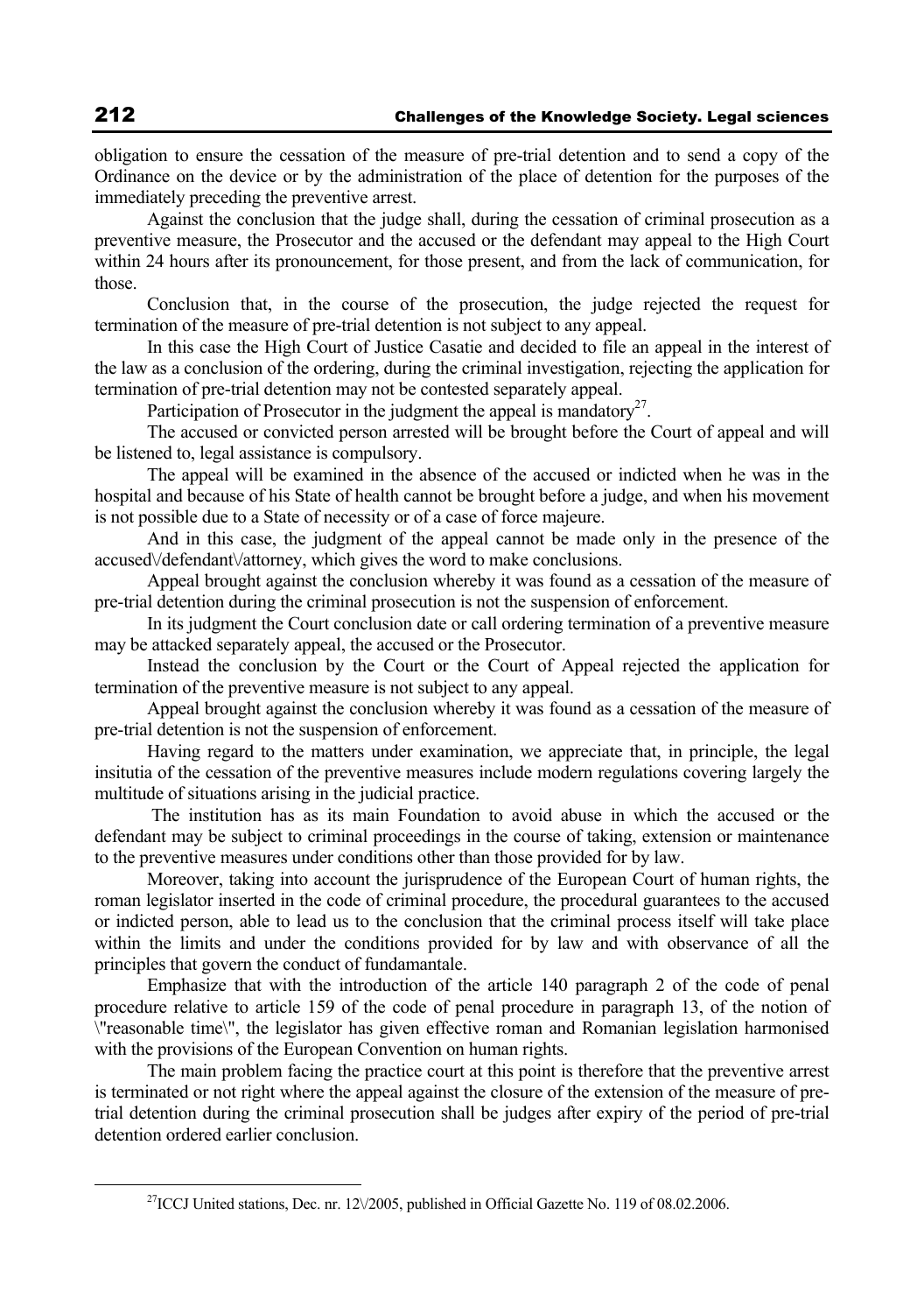# Radu Marius 213

To this aspect and taking into account the solutions which we have argued throughout the trial, we consider as a logical conclusion that is relevant and of nesesar ferenda amending article. 140 C.proc.pen., within the meaning of that provision of express the extent of pre-trial detention law ceases when the appeal against the closure which has ordered the admission or rejection of the proposal to extend the measure of pre-trial detention in the course competencies will have as a basis of settlement once duration of pre-trial detention after expiry of the previously arranged.

# **References**

# **Books**

- Grigore Theodoru, Procedural law criminal. Special part, vol. II, Alexandru Ioan Cuza University, Iaşi, Faculty of law, 1974, p. 194
- Grigore Theodoru, Criminal procedural law. Treatise, Publisher. Hamangiu, Bucharest 2007, p. 491
- Ion Neagu, Handled by the criminal proceedings.The general part, Publisher Legal Universe, Bucharest, 2008, p. 536
- Nicolae Volonciu, Dealt with in criminal proceedings. The general part, vol. I, Publisher Paideea, Bucharest, 1996, p. 399

#### **Journal articles**

- Anca-Lelia Lorincz, termination of right of preventive measures in the case of judgment and don't send in the need to adjust the provisions in this area, following the amendments introduced through law No. 202\/2010 in Dreptul no.9\/2011, p, 213
- Costel Niculeanu, Opinion on the termination of the measure, crossing not to leave the place, if the Court fails to rule on the appeal in accordance with art. 350 para. 1 of the code of criminal procedure, Dreptul No. 6\/2009, p. 212
- Gigel Potrivitu, Alexandra Sibinovici, Discussions regarding some situations for termination of the preventive measures, Dreptul nr. 6\/2009, p. 217
- Ioan Cristian Uţa, Checks on the arrest of the accused during the judgment against arbitrary-warranty maintenance of preventive measure, Dreptul No. 2\/2006, p. 219
- Ionut Matei, Bucharest Court of appeal. Collection of judicial practice in criminal matters-2005., Bucharest 2006, p. 77
- Julius Caesar Dumitrescu, Arrest the accused at the stage of proceedings, in the RDP. 2\/2006, p. 91
- Julius Caesar Dumitrescu, Considerations relating to the duration of the measure of pre-trial detention, the No. 3\/2008, p. 208
- Leontin Coras, Foetus, the preventive arrest.Termination of the measure of pre-trial detention of the accused, the No. 6\/2005, p. 181
- L.N. Pirvu, arresting during criminal prosecution against No. 3\/2004, p. 28-44
- Mihail Udroiu, Within a reasonable time of pre-trial detention, Dreptul No 3\/2007, p. 142
- Mircea I Cretu, The preventive arrest.Recent legislation in the RDP. 3\/2004, p. 129

#### **Jurisprudence**

- The Bucharest Court of appeal, Criminal Division II, criminal decision No. 12\/2005 in Dan Lupascu, Antoneta Nedelcu, Ionut Matei, Collection of practice in criminal matters through Court -2005, Publishing House universe binding , Bucharest, 2006, p.77,
- Brasov, Court of appeal, the conclusion of 12.01.2004, file No. 155 $\sqrt{2004}$  in Brasov court of appeal, Judicial practice gathering in criminal matters, 2003-2004. Criminal law.The criminal procedural law, Publisher Merona, Bucharest, 2005
- Conclusion No. 168\/R in 04.05.2011 pronounced the Court Bucharest, section II of the Penal Code in the file. 32046\/3\/2011 (with the dissenting opinion of Judge Radu and Ioana Cleopatra), unpublished.